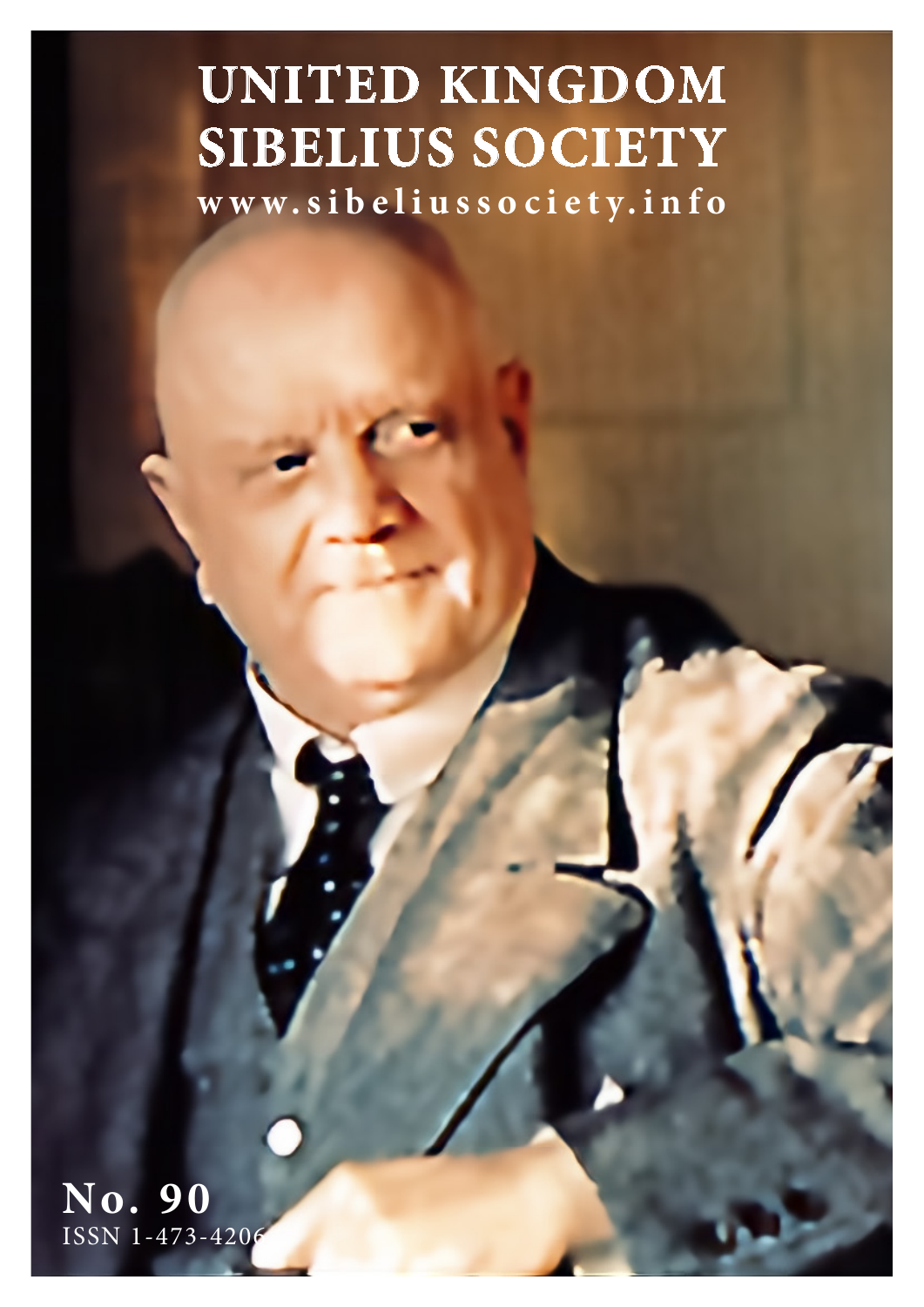# **United Kingdom Sibelius Society The Journal - Issue 90 (January 2022)**

### - CONTENTS -

Page

| 3. Memories of an elderly music lover By Robin Self  15                   |  |
|---------------------------------------------------------------------------|--|
|                                                                           |  |
| <b>5.</b> New Edition scores from Breitkopf & Härtel By Edward Clark . 24 |  |
|                                                                           |  |
| 7. Sibelius Symphonies at the Proms Compiled By Stephen Lloyd  30         |  |
|                                                                           |  |
|                                                                           |  |
|                                                                           |  |
|                                                                           |  |
|                                                                           |  |

The United Kingdom Sibelius Society would like to thank its corporate members for their generous support:

Transfennica (UK) Ltd Skandinaviska Enskilda Banken Breitkopf & Härtel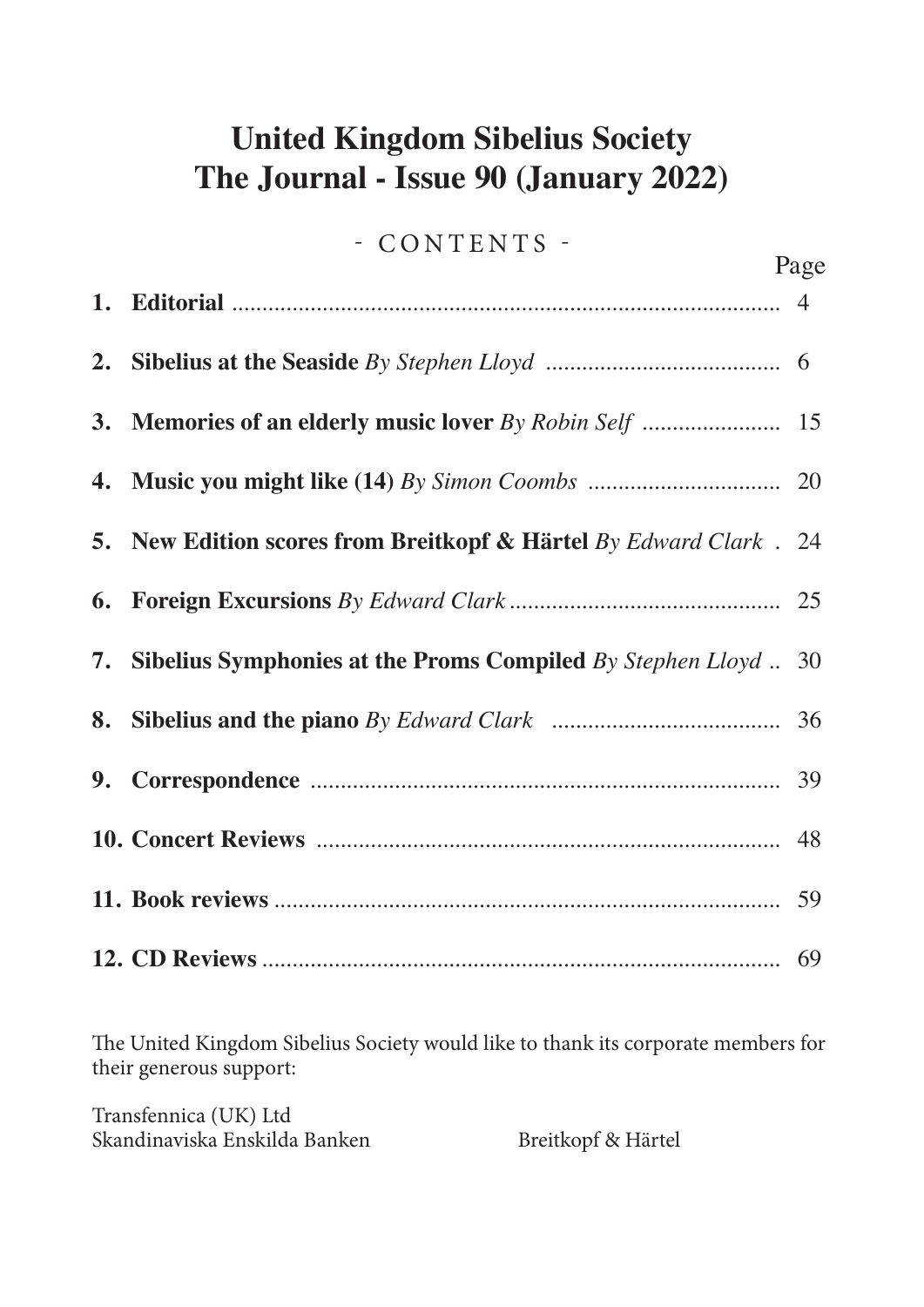## **Foreign Excursions**

*By Edward Clark*

I thought it would be interesting to explore the works of Sibelius that did not receive their premieres in Finland.

The results are quite startling if we make the assumption that generally all Sibelius's premieres were given in Finland. This is clearly not so and many of his most important works were premiered outside his native country.

Sibelius was very sensitive as to whom and when premieres were to be undertaken. He particularly fretted when he was not the conductor. The best example comes from his experience of sending the score to New York for the premiere of *Tapiola* to be conducted by Walter Damrosch. This was to be his last and arguably his greatest work composed in 1925/6.

Before he sent the score to New York he told his publisher, Breitkopf & Härtel, in Germany to please return the manuscript for alterations. The publisher replied that it was too late as the score had been set in print and it was impossible to undo this. Sibelius was very worried but merely changed a few dynamic markings. What changes would he have made to this near perfect score we wonder today?

So let's see what scores were premiered outside of Finland.

#### *From her lover's tryst a girl came homeward* Op.37, No.5

This is one of Sibelius's most romantic songs and one of his most popular.

First performance was in Berlin, on an evening at the home of Otto Lessman in January 1901, Ida Ekman, soprano, Karl Ekman, piano. Karl Ekman arranged the *Six Humoresques for Violin and Orchestra* Op.87/89 for violin and piano and was an early author on Sibelius.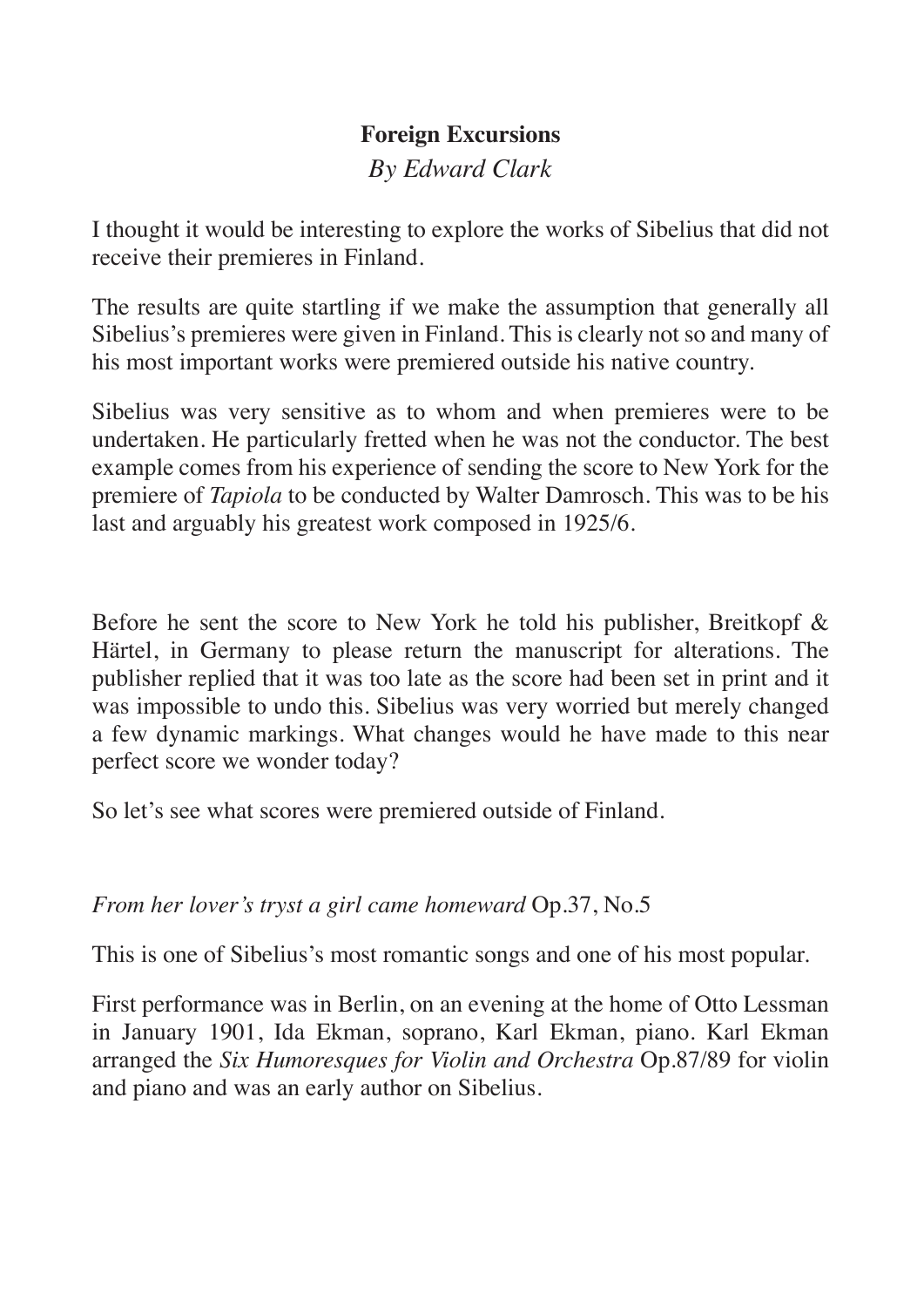#### *The Violin Concerto* (rev) Op.47

This is the revised version as we hear it today. The first performance was given in Helsinki in 1904 but it was withdrawn by Sibelius for revision.

Richard Strauss conducted the Berlin premiere on October 19, 1905. The soloist was Carl Halir.

#### *Pohjola's Daughter* Op.49

This important work was premiered in St Petersburg conducted by Sibelius on December 29, 1906. It is a vibrant work and one that Sibelius hoped would cement his reputation in Germany. It may have been modelled on *Death and Transfiguration* (1894) by Richard Strauss, the most illustrious German composer of tone poems.

#### *Night Ride and Sunrise* Op.55

Strangely this work was premiered in St Petersburg on January 23, 1909 and was conducted by Alexander Siloti, who made cuts and the premiere was not successful. It was dedicated to Madam Siloti so presumably Sibelius intended to make a bit of a splash in this Russian city near to Helsinki. In which case he failed and the work has never received the attention it deserves.

#### *String Quartet* (*Voces intimae*) Op.56

This was largely written in London in 1909 and received its premiere in Berlin on January 6, 1910, given by the Cecilquartett (Prague). The house in London where he stayed now has a Blue Plaque!

It is the only mature string quartet of the four he wrote, the earlier three coming from his student days. It shows the worry and concern for his life after many operations to remove a throat tumour. You might say it was a selfinflicted illness bought on by his predilection for cigars and alcohol. He went on to live for another forty years.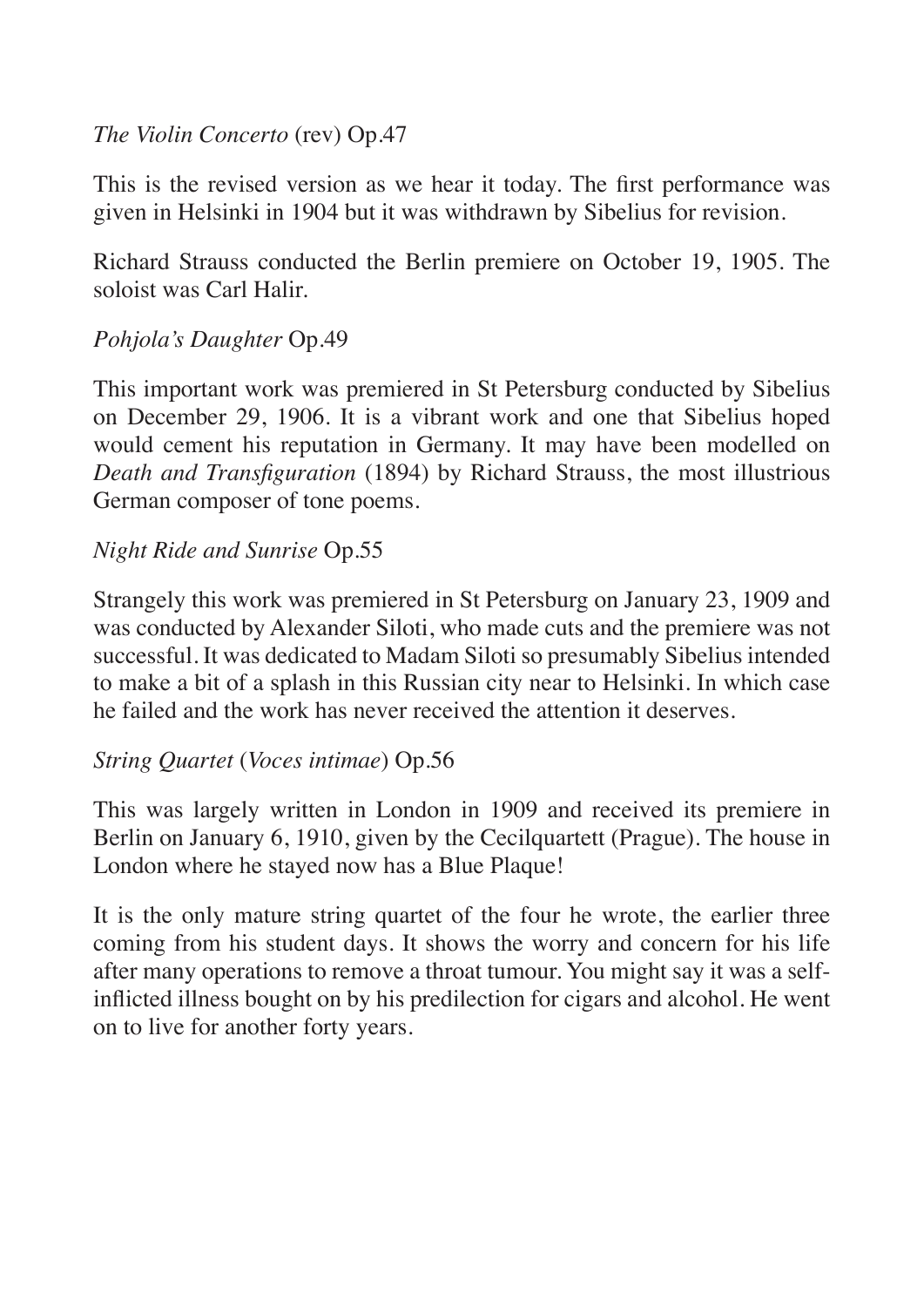*In memoriam* Op.59

This was premiered in Oslo on October 8, 1910 in its revised score. Sibelius conducted.

This is one of the few scores still lacking recognition for its gravity and depth of expression. I cannot recall any performance in the last 60 years in the UK. Influenced probably after hearing Mahler's Fifth Symphony it has a magisterial tread about it that is deeply affecting.

I sent it to Sir Colin Davis who replied that he was "intrigued" but he never played it nor recorded it alas. It was played at Sibelius's funeral.

*The Dryad* Op.45 No.1

This was premiered in Oslo, also on October 8, 1910 conducted by Sibelius.

It is another rather strange tone poem, short and to the point.

#### *Luonnotar* Op.70

This was premiered in Gloucester, UK on September 10, 1913. The conductor was Herbert Brewer, Director of Music at Gloucester Cathedral and the soloist was Aino Ackté, soprano.

This is one of Sibelius most visionary scores, requiring a super human effort on the part of the soloist who has to climb up to the highest reaches of her vocal compass. I can only speculate what sort of reaction it made on Brewer! Paul Driver, the Sunday Times Music Critic once wrote that "*Luonnotar* contains more music in it than the entire Mahler symphony cycle"!

I do not know why Sibelius did not travel to give the premiere as it is one of his hardest pieces to perform. He dedicated it to Aino Ackté, one of Finland's finest singers and known for her singing in Richard Strauss operas.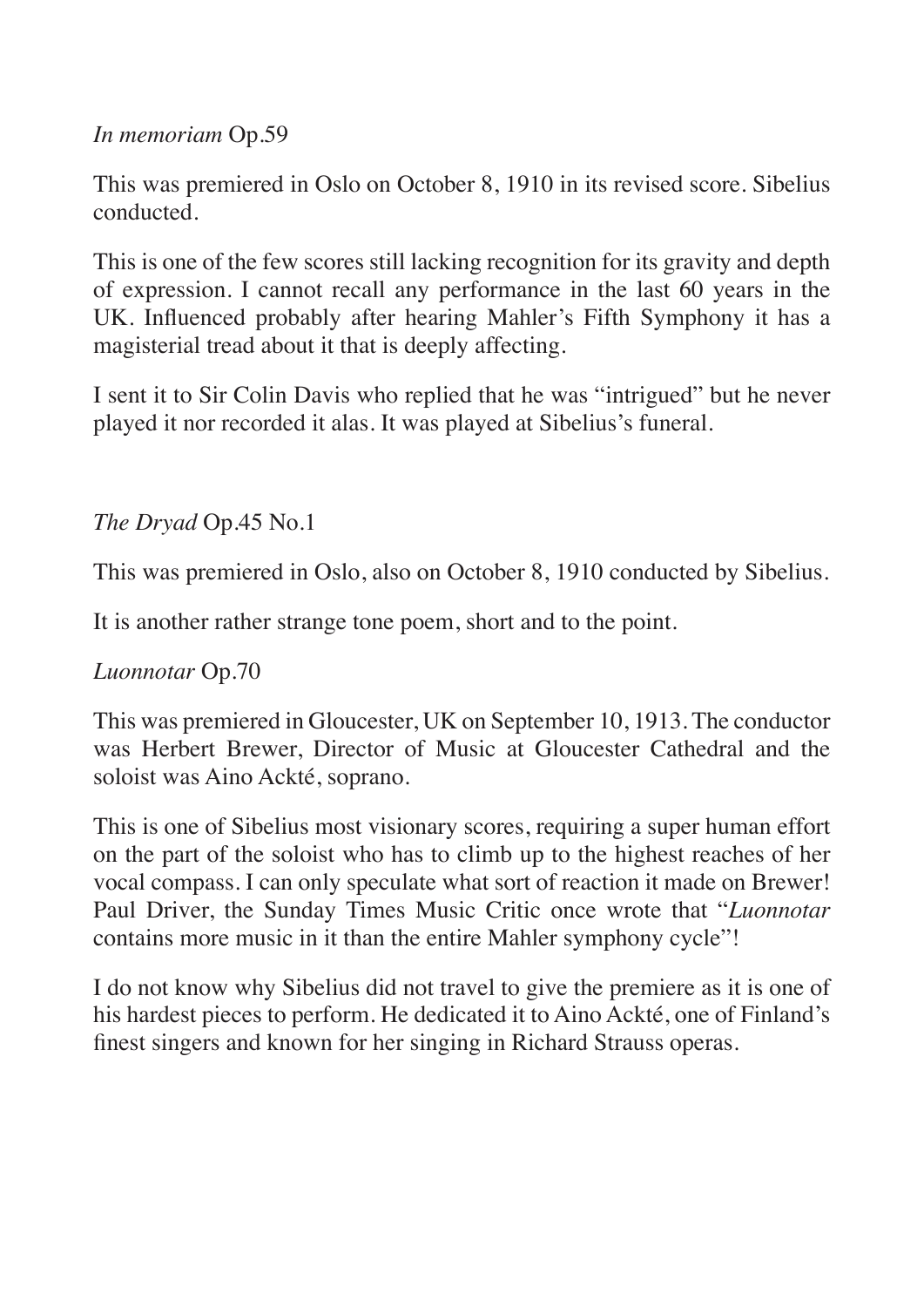*The Oceanides* Op.73

This was an occasion when Sibelius did visit the host commissioning country, America. He conducted the premiere on June 4, 1914 at Norfolk at the invitation of the commissioning family, Mr and Mrs Carl Stoeckel. It was a great success and Sibelius enjoyed his stay, travelling into New York and visiting the Niagra Falls. His Fourth Symphony (1911) had already been performed in America and his music was being championed by a number of celebrated maestros.

#### *Scaramouche* Op.71

This is described as a tragic pantomime by Poul Knudsen and M.T. Bloch.

The premiere took place in Copenhagen on May 12, 1922 conducted by Georg Høeberg.

This is an overlooked rarity in the Sibelius catalogue. It is a continuous dramatic score lasting over 70 minutes, based on the story of a sinister hunchback dwarf's bewitching musicianship and evil intent taking us from innocent charm to a nightmarish conclusion.

#### *Symphony No.7* Op.105

Sibelius visited Stockholm to conduct the premiere of his last symphony on March 24, 1924.

He originally called it a *Fantasia sinfonica* but after a few subsequent performances he allowed it to be published as a Symphony in one movement.

It caused him a lot of trouble to "forge" the work into one movement. One morning after he had finished the score his wife, Aino, gave him a note saying she would not accompany him to Stockholm after her feeling of disgrace due his to recent intoxication in front of an orchestra. She kept her word and never again attended a concert he conducted, few as they were. This may account for the late Finnish premiere in 1927, when Robert Kajanus conducted the work.